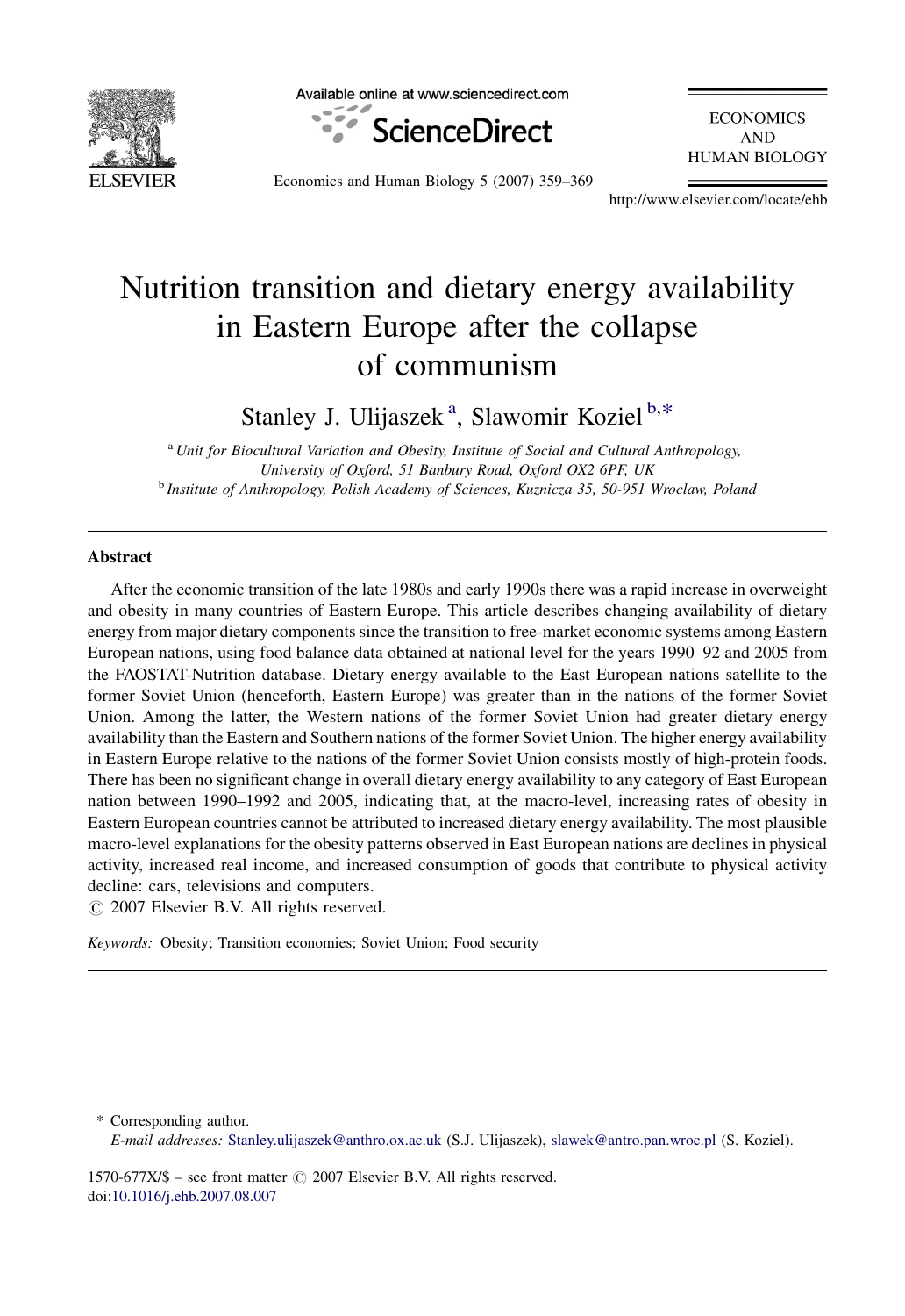### 1. Introduction

The sudden collapse of the Soviet Union at the end of the 20th century initiated dramatic economic, political and social changes across Eastern Europe which heightened uncertainties in all facets of life. However, the breakup of communist regimes and the adoption of free-market economic and democratic systems took place in heterogeneous ways, although it generally included three simultaneous processes: liberalization and stabilization; institutional reform; and microeconomic restructuring of existing productive capacity ([Zienkowski, 1998\)](#page-10-0). In Poland and Hungary, transformation was negotiated and treaty-based, while in Czechoslovakia and the German Democratic Republic, popular pressure brought to bear on communist elites lead to their capitulation. In Bulgaria, transformation was steered by edict from dominant political authorities. In the former Soviet Union, new nations emerged and developed in different ways. On the one hand, the Baltic countries were efficient reformers; on the other, the new countries of Middle Asia became immersed in local, ethic and/or boundary conflicts, and catastrophic economic situations persisted ([Ekiert, 2000\)](#page-9-0). According to [Ekiert \(2000\),](#page-9-0) four factors were decisive in determining the character and dynamics of transformation: the legacy of the past and the economic conditions persisting at the time of change; the institutional choices taken; the degree of external assistance available; and the policies of the new governments.

The most economically successful of the different Eastern European nations since the collapse of communism have been four countries in the Eastern European Communist Bloc: the Czech Republic, Slovakia, Hungary and Poland; and three satellite nations of the former Soviet Union: Estonia, Latvia and Lithuania. These nations were the first to enter the European Union. The two nations that entered most recently, Romania and Bulgaria, have been less successful. Three satellite nations of the former Soviet Union, the Ukraine, Belarus and Moldova, remain economically and politically tied to Russia, while the three Caucasian countries Azerbaijan, Georgia and Armenia remain mainly rural and economically less-developed relative to Russia and Eastern Europe. The five Central Asian countries, Uzbekistan, Kazakhstan, Tajikistan, Kyrgyzstan and Turkmenistan remain the least developed economically, with much lower population sizes and densities ([Stillman, 2006](#page-9-0)). Detailed comparisons of, and changes that have taken place in these countries are described elsewhere (see [Stillman, 2006; Keane and Prasad,](#page-9-0) [1999; Ekiert, 2000; World Bank, 1999](#page-9-0)).

Despite variation in economic and political strategies, and social and cultural differences among these nations, economic, political and social change have contributed, with varying intensity and duration, to major changes in lifestyle, diet, dietary habits and knowledge of health promoting behaviour. These changes have contributed to significant effects on human biology, including increasing levels of: chronic disease (Stillman, 2006; Wróblewska, 2002; Lipowicz, 2007); overweight and obesity ([Koziel et al., 2004, 2006; Zellner et al., 2004\)](#page-9-0); and mortality ([Kalediene](#page-9-0) [and Petrauskiene, 2004; Kolodziej et al., in press](#page-9-0)). With respect to overweight and obesity rates, both increased rapidly after the economic transition of the late 1980s and early 1990s. Increased rates of both have been documented for children and adults in East Germany ([Frye and Heinrich,](#page-9-0) [2003; Zellner et al., 2004; Zeller et al., 2007](#page-9-0)), the Czech Republic ([Vignerova et al., 2004, 2007\)](#page-9-0) and Poland [\(Bielicki et al., 2001, 2005; Koziel et al., 2004\)](#page-9-0). However, it is not clear to what extent dietary changes, especially increased intakes of dietary energy, may have contributed to these patterns of overweight and obesity. In this article, changing availability of dietary energy from major dietary components since the transition to free-market economic systems among Eastern European nations is described, using food balance data obtained at national level for the years 1990–92 and 2005 ([Food and Agriculture Organisation, 2007\)](#page-9-0).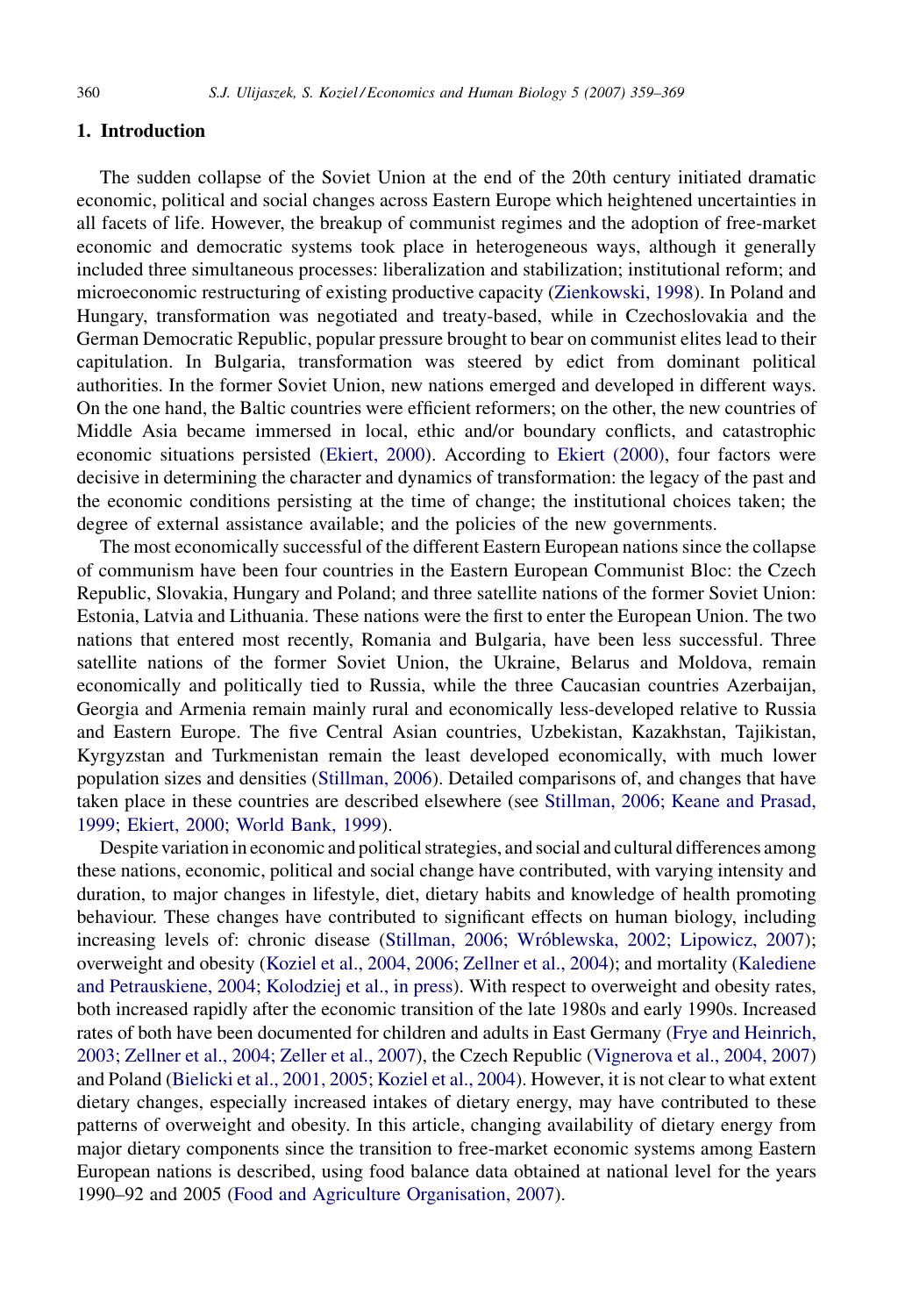#### 2. Food balance data

For the purposes of this analysis, Eastern European nations are divided into the nations of the former Soviet Union, and those that were satellite to it. The satellite nations are referred to henceforth as Eastern Europe. The nations of the former Soviet Union are further divided into those of the East and South, and those of the West. The comparison of per capita energy availability in total energy, and energy from particular foods and food groups between these categories of nation was carried out using analyses of data from the [Food and Agriculture](#page-9-0) [Organisation \(2007\)](#page-9-0) FAOSTAT food balance data set. This database is one of several statistical on-line multilingual databases currently containing over 3 million time-series records from over 300 countries and territories, and including statistics on agriculture, nutrition, fisheries, forestry, food aid, land use and population. The sub-database FAOSTAT-Nutrition contains statistics on commodities, food supply, food balance sheets, food aid and population size across the years 1961–2005, and uses food balance data collected at national level for its information. The database is as good as the data collection and reporting system for any given country, and reflects the commoditized food sector more precisely than production for local use. Since the data in question varies in its reliability, interpretations from this analysis are of necessity cautious ones.

Data for the years 1990–1992 and 2005 were available for the following nations of the former Soviet Union: Armenia; Azerbaijan; Belarus; Estonia; Georgia; Kazakhstan; Kyrgyzystan; Latvia; Lithuania; Moldova; Russia; Turkmenistan; Ukraine and Uzbekistan. They were available for the following nations of Eastern Europe: Bulgaria; the Czech Republic; Hungary; Poland; Romania and Slovakia. The Eastern and Southern nations of the former Soviet Union for which food balance data were available for the years in question were: Azerbaijan; Georgia; Kazakhstan; Kyrgyzystan; Moldova; Turkmenistan and Uzbekistan. Data were available for the following Western nations of the former Soviet Union: Belarus; Estonia; Latvia; Lithuania and the Ukraine.

A dataset of total dietary energy availability and dietary energy availability from major food categories according to nation and year (1990–1992 and 2005) was constructed. Data was taken directly from the FAOSTAT-Nutrition database for the following food categories: animal fat; eggs; sugar and milk. The following food categories were constructed by aggregating data for availability of dietary energy from foods which fall into one of them: nuts; fruit; staple foods; meat; vegetables; fish; sugar; and beans and pulses. The category 'other' was constructed to include all foods that fell into none of the previous categories.

Mean dietary energy availability was calculated for all categories of nations, two-way analysis of variance being used to identify differences in energy availability between the national categories and between the years 1990–1992 and 2005. The database was constructed and analysed using SPSS-PC for Windows ([Green et al., 1999\)](#page-9-0).

## 3. Results

[Table 1](#page-3-0) shows daily per capita energy availability to the Soviet Union and its nations compared with Eastern Europe, from the establishment of post-communist statehood (1990– 1992) to 2005. Two-way analysis of variance shows Eastern Europe to have had greater total energy availability in both 1990–1992 and 2005. This difference is largely due to greater availability of animal fat, meat, eggs, sugar, beans and pulses, and fish. There is no significant difference in overall dietary energy availability in either category of nation between 1990–1992 and 2005.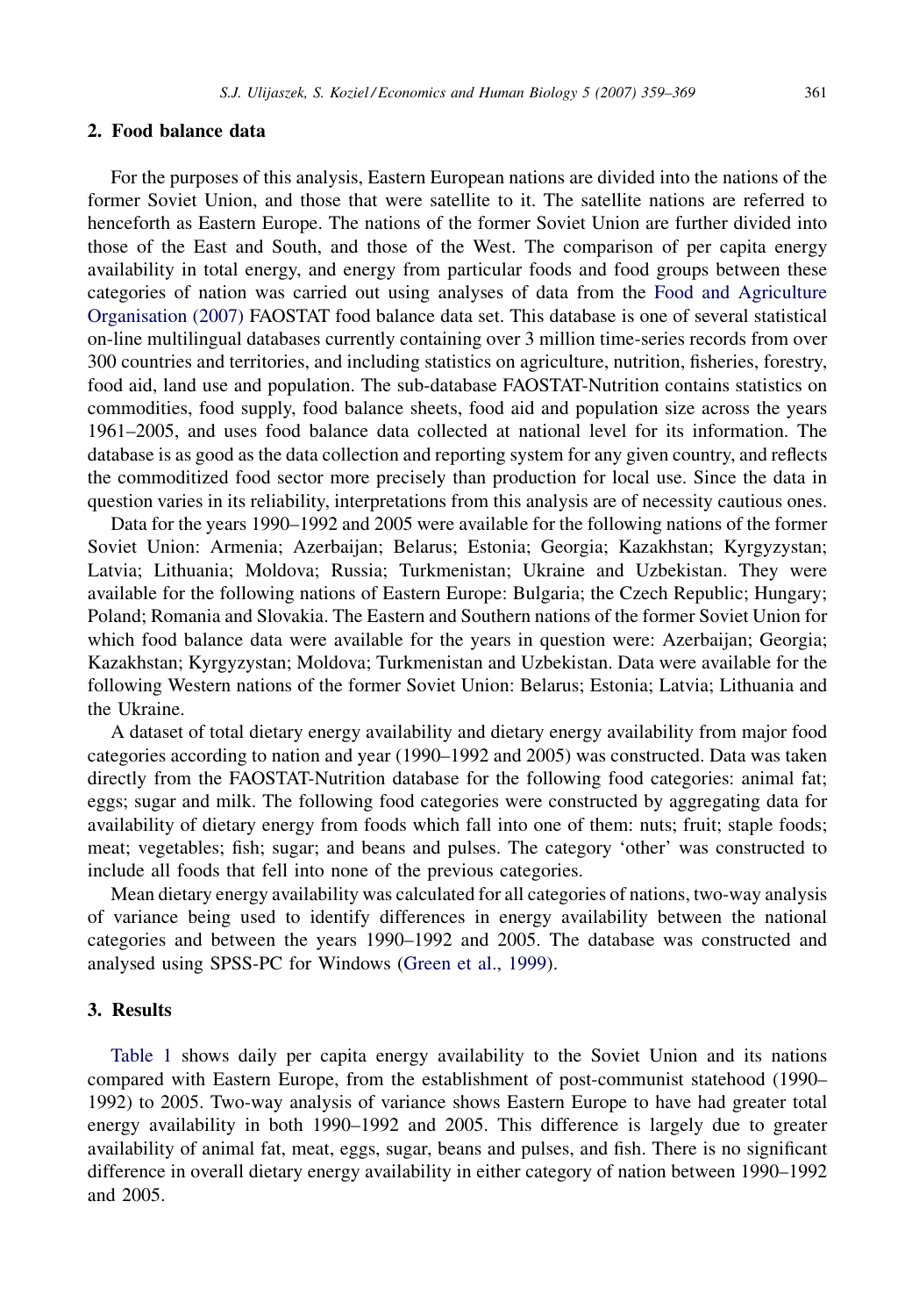<span id="page-3-0"></span>

| Table 1<br>Daily per capita energy availability (kilocalories) to nations of the former Soviet Union and Eastern Europe, from the establishment of post-communist statehood (1990–1992) to<br>2005 |                                                        |                                 |                                                                  |                                          |                                              |                                    |                          |  |
|----------------------------------------------------------------------------------------------------------------------------------------------------------------------------------------------------|--------------------------------------------------------|---------------------------------|------------------------------------------------------------------|------------------------------------------|----------------------------------------------|------------------------------------|--------------------------|--|
| Number of<br>kilocalories from                                                                                                                                                                     | 1990-1992                                              | 2005                            |                                                                  | Two-way analysis of variance: $F$ ratios |                                              |                                    |                          |  |
|                                                                                                                                                                                                    | Nations of<br>the former Soviet Union<br>Mean $(S.D.)$ | Eastern Europe<br>Mean $(S.D.)$ | <b>Nations</b><br>of the former<br>Soviet Union<br>Mean $(S.D.)$ | Eastern<br>Europe<br>Mean $(S.D.)$       | Soviet versus<br>Eastern Europe <sup>a</sup> | 1990-1992<br>versus $2005^{\rm b}$ | Interaction <sup>c</sup> |  |
|                                                                                                                                                                                                    |                                                        |                                 |                                                                  |                                          |                                              |                                    |                          |  |
| Animal fat                                                                                                                                                                                         | 17(10)                                                 | 60(27)                          | 17(14)                                                           | 52(21)                                   | $45.5***$                                    | 0.4                                | 0.4                      |  |
| Eggs                                                                                                                                                                                               | 25(19)                                                 | 43(11)                          | 25(14)                                                           | 46(6)                                    | 18.4                                         | 0.1                                | 0.2                      |  |
| Milk                                                                                                                                                                                               | 303 (120)                                              | 344 (70)                        | 329 (88)                                                         | 310 (80)                                 | 0.1                                          | 0.1                                | 1.0                      |  |
| <b>Nuts</b>                                                                                                                                                                                        | 8(9)                                                   | 6(4)                            | 5(4)                                                             | 6(2)                                     | 0.1                                          | 0.5                                | 0.2                      |  |
| Fruit                                                                                                                                                                                              | 78 (55)                                                | 92 (38)                         | 92 (59)                                                          | 103 (38)                                 | 0.6                                          | 0.6                                | 0.1                      |  |
| Staple foods                                                                                                                                                                                       | 1676 (579)                                             | 1542 (225)                      | 1504 (544)                                                       | 1503 (396)                               | 0.2                                          | 0.5                                | 0.2                      |  |
| Meat                                                                                                                                                                                               | 226 (119)                                              | 472 (114)                       | 201 (98)                                                         | 379 (75)                                 | 39.2                                         | 3.1                                | 1.0                      |  |
| Vegetables                                                                                                                                                                                         | 56 (42)                                                | 49 (10)                         | 93 (79)                                                          | 60(19)                                   | 1.6                                          | 2.4                                | 0.7                      |  |
| Fish                                                                                                                                                                                               | 13(14)                                                 | 24(22)                          | 11(11)                                                           | 24(23)                                   | 5.1                                          | 0.1                                | 0.1                      |  |
| Beans and pulses                                                                                                                                                                                   | 61(62)                                                 | 134 (115)                       | 87 (84)                                                          | 197 (83)                                 | $11.2***$                                    | 2.7                                | 0.4                      |  |
| Sugar                                                                                                                                                                                              | 182 (175)                                              | 348 (152)                       | 191 (122)                                                        | 354 (98)                                 | $12.5$ **                                    | 0.1                                | 0.1                      |  |
| Other                                                                                                                                                                                              | 150 (259)                                              | 134 (98)                        | 106(40)                                                          | 197 (101)                                | 0.2                                          | 0.1                                | 1.0                      |  |
| Total                                                                                                                                                                                              | 2795 (732)                                             | 3248 (175)                      | 2661 (512)                                                       | 3231 (524)                               | $8.1***$                                     | 0.2                                | 0.1                      |  |

 $p < 0.05$ . \*\*

 $p < 0.01$ .

 $*\times$  $\hat{p}$  < 0.001.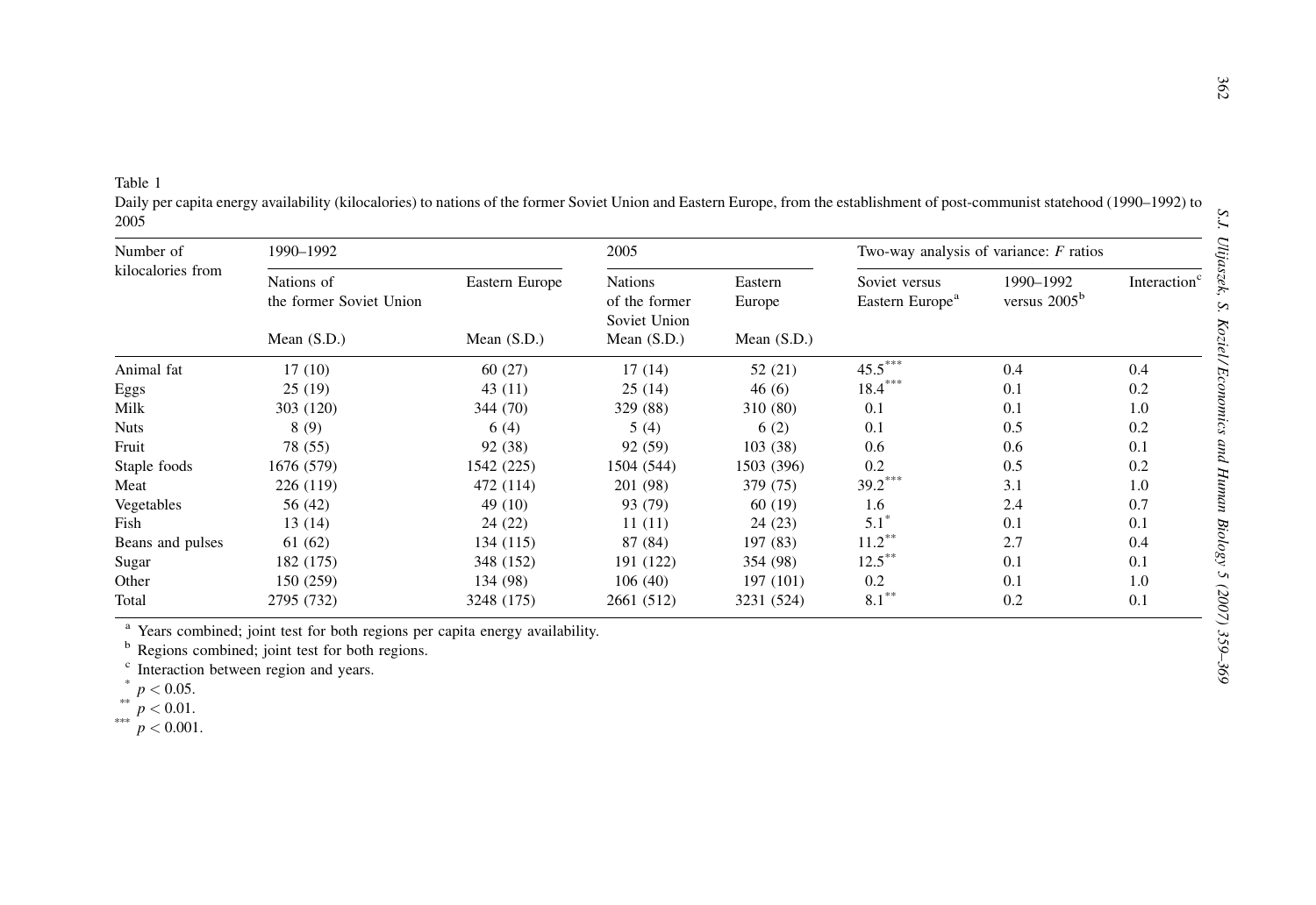[Table 2](#page-5-0) shows daily per capita energy availability to the South and Eastern, and Western nations of the former Soviet Union and Russia, for 1990–1992 and 2005. Two-way analysis of variance shows the Western nations of the former Soviet Union to have had greater total energy availability than those of the East and South at both times. This difference is largely due to greater availability of eggs, animal fat, fish, sugar, meat, and beans and pulses. However, total per capita dietary energy availability did not change between 1990–1992 and 2005 for either category of nation. Russia also experienced no such change, but daily per capita energy availability was slightly higher there than in the Western, Eastern and Southern nations at both times. Dietary energy availability from particular foods and food types in Russia falls between the two means for both categories of Western and Eastern and Southern nations of the former Soviet Union for all food types apart from: eggs, fish, beans and pulses nuts (higher at both times); fruit and nuts (lower at both times); animal fat, staple foods and meat (higher in 1990–1992); vegetables (lower in 1990–1992); milk (lower in 2005); and sugar (higher in 2005).

[Table 3](#page-6-0) gives daily per energy availability to the Western nations of the former Soviet Union (Belarus, Estonia, Latvia, Lithuania and the Ukraine) compared to Eastern Europe (Bulgaria, the Czech Republic, Hungary, Poland, Romania and Slovakia), in 1990–1992 and 2005. Two-way analysis of variance shows the Eastern Europe to have had higher dietary energy availability than the Western nations of the former Soviet Union at both times. Much of this difference is due to greater consumption of meat in Eastern Europe. Neither category of nation experienced increased availability of dietary energy between 1990–1992 and 2005.

#### 4. Discussion

This analysis shows dietary energy available to Eastern Europe to have had greater total energy availability than the nations of the former Soviet Union. Among the latter nations, the Western nations of the former Soviet Union had greater dietary energy availability than the Eastern and Southern nations of the former Soviet Union. The higher energy availability in Eastern Europe relative to the nations of the former Soviet Union consists mostly of high-protein foods: meat, eggs and beans and pulses. These categories of food contribute 74% of the difference in energy availability between the two groups of nations in 1990–1992, and 83% of it in 2005. The greater daily energy availability of Western nations of the former Soviet Union relative to Eastern and Southern nations of the former Soviet Union is due greater availability of a range of foods, but most notably of sugar. In 1990–1992, sugar formed 29% of the difference in energy availability between the two groups of nations, and 41% of the difference in 2005. The relatively small difference in dietary energy availability between Western nations of the former Soviet Union and Eastern Europe are non-significant statistically, but can be attributed largely to greater availability of foods rich in protein (meat, beans and pulses).

Interestingly, there has been no significant change in overall dietary energy availability to any category of East European nation between 1990–1992 and 2005. On the basis of this macro-level evidence, the increasing rates of obesity in Eastern European countries cannot be attributed to increased dietary energy availability. There are three possible, non-exclusive macro-level explanations for the emergence of obesity that do not rely on increased per capita daily energy availability. The first is that of physical activity decline across the period 1990–1992 and 2005. The second is that of increased real income, resulting in increased economic access to foods generally. The third is that of increased economic inequality resulting in increased inequality in access to dietary energy.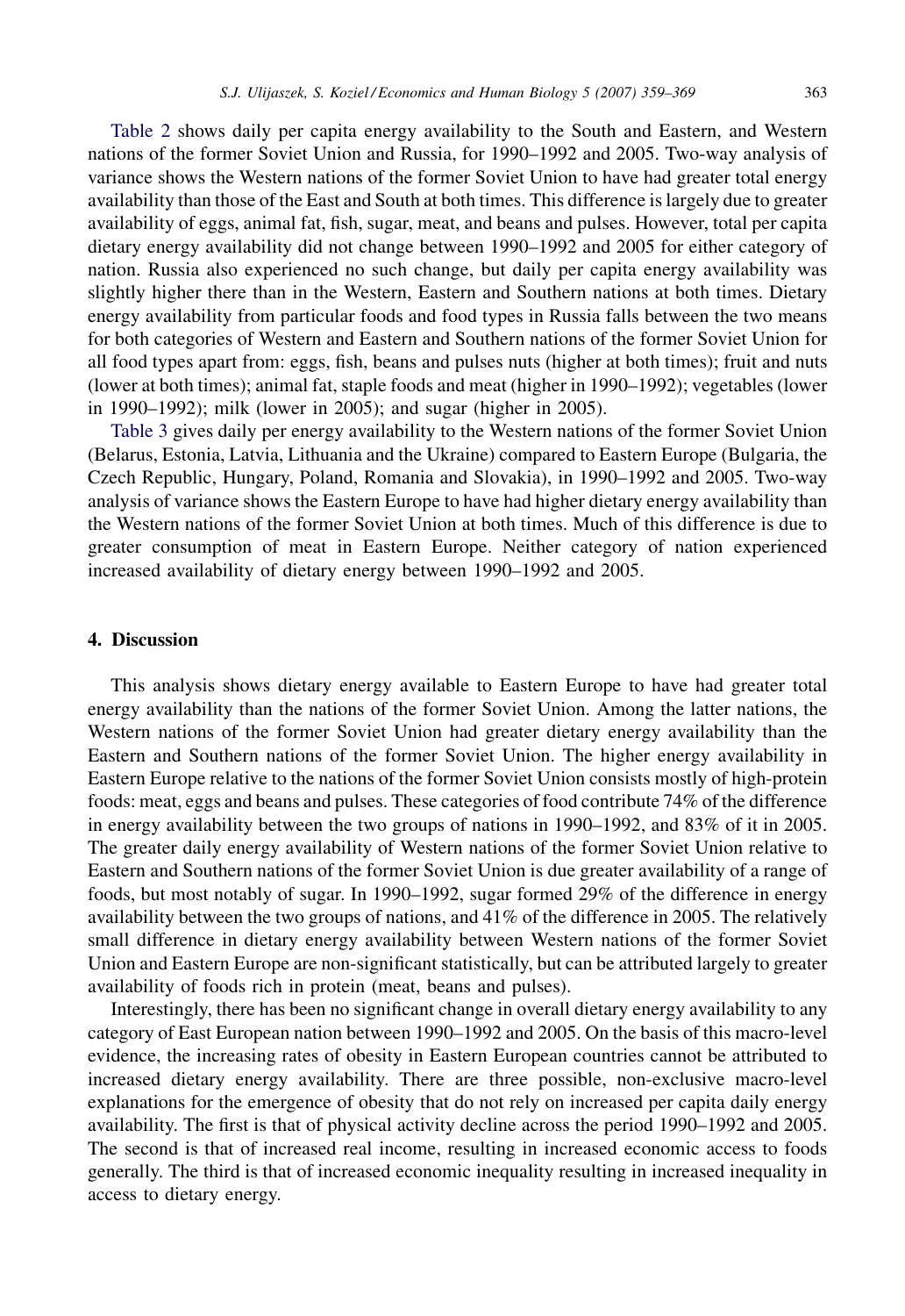<span id="page-5-0"></span>

| Table 2<br>Daily per capita energy availability (kilocalories) to the Southern and Eastern, and Western nations of the former Soviet Union and Russia, from the establishment of post-<br>communist statehood (1990–1992) to 2005 |                         |        |               |                         |        |               |                                                                             |                             |                             |
|-----------------------------------------------------------------------------------------------------------------------------------------------------------------------------------------------------------------------------------|-------------------------|--------|---------------|-------------------------|--------|---------------|-----------------------------------------------------------------------------|-----------------------------|-----------------------------|
| Number of kilocalories from                                                                                                                                                                                                       | 1990-1992               |        |               | 2005                    |        |               | Two-way analysis of variance, Eastern versus<br>Western nations: $F$ ratios |                             |                             |
|                                                                                                                                                                                                                                   | Southern and<br>Eastern | Russia | Western       | Southern and<br>Eastern | Russia | Western       | Southern<br>and Eastern<br>versus Western <sup>a</sup>                      | 1990-1992<br>versus $2005b$ | Interaction $\mathrm{^{c}}$ |
|                                                                                                                                                                                                                                   | Mean $(S.D.)$           |        | Mean $(S.D.)$ | Mean $(S.D.)$           |        | Mean $(S.D.)$ |                                                                             |                             |                             |
| Animal fat                                                                                                                                                                                                                        | 11(8)                   | 37     | 33(22)        | 13(16)                  | 29     | 37(26)        | $9.8***$                                                                    | 0.2                         | 0.1                         |
| Eggs                                                                                                                                                                                                                              | 14(5)                   | 52     | 35(18)        | 16(6)                   | 49     | 39(8)         | $26.6***$                                                                   | 0.5                         | 0.1                         |
| Milk                                                                                                                                                                                                                              | 267 (89)                | 299    | 363 (135)     | 340 (110)               | 316    | 326 (34)      | 1.0                                                                         | 0.2                         | 1.8                         |
| <b>Nuts</b>                                                                                                                                                                                                                       | 9(12)                   | 2      | 6(5)          | 4(3)                    | 3      | 9(3)          | 0.1                                                                         | 0.2                         | 1.7                         |
| Fruit                                                                                                                                                                                                                             | 81 (68)                 | 39     | 75 (37)       | 99 (72)                 | 68     | 84 (24)       | 0.2                                                                         | 0.3                         | 0.1                         |
| Staple foods                                                                                                                                                                                                                      | 1598 (751)              | 1780   | 1768 (303)    | 1455 (670)              | 1454   | 1512 (342)    | 0.3                                                                         | 0.8                         | 0.1                         |
| Meat                                                                                                                                                                                                                              | 180 (105)               | 364    | 289 (111)     | 178 (99)                | 269    | 269 (98)      | $5.9^{\circ}$                                                               | 0.1                         | 0.1                         |
| Vegetables                                                                                                                                                                                                                        | 66 (51)                 | 37     | 44(11)        | 117(91)                 | 57     | 51 (16)       | 3.9                                                                         | 1.7                         | 1.0                         |
| Fish                                                                                                                                                                                                                              | 9(7)                    | 40     | 26(27)        | 4(2)                    | 35     | 32(25)        | $10.1***$                                                                   | 0.1                         | 0.7                         |
| Beans and pulses                                                                                                                                                                                                                  | 37(42)                  | 139    | 71 (70)       | 49 (72)                 | 236    | 132 (34)      | $6.4^{\degree}$                                                             | 2.4                         | 1.1                         |
| Sugar                                                                                                                                                                                                                             | 99 (63)                 | 241    | 280 (201)     | 129 (75)                | 416    | 290(91)       | $12.3$ <sup>*</sup>                                                         | 0.2                         | 0.1                         |
| Other                                                                                                                                                                                                                             | 80 (227)                | 55     | 82(61)        | 111 (49)                | 73     | 125(60)       | 0.5                                                                         | 0.6                         | 0.9                         |
| Total                                                                                                                                                                                                                             | 2451 (841)              | 3085   | 3072 (540)    | 2515 (602)              | 3005   | 2906 (247)    | $4.3^{\degree}$                                                             | 0.1                         | 0.2                         |

 $*$ 

 $p < 0.01$ .  $*$ 

 $p < 0.001$ .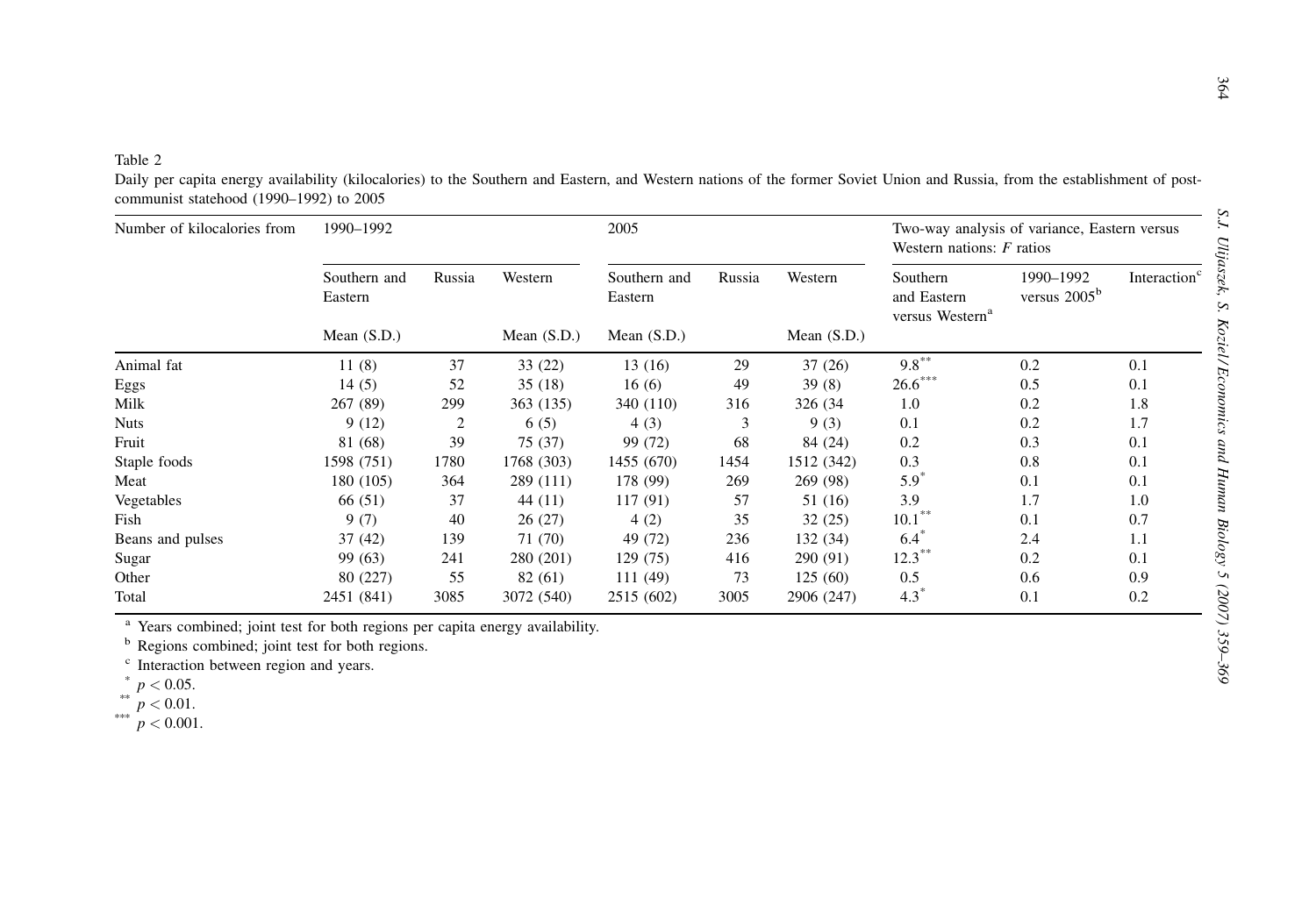<span id="page-6-0"></span>Daily per capita energy availability (kilocalroies) to the Western nations of the former Soviet Union compared to Eastern Europe, from the establishment of post-communist statehood (1990–1992) to 2005

| Number of kilocalories from | 1990-1992                                  |                                    | 2005                                       |                                    | Two-way analysis of variance: $F$ ratios               |                             |                          |
|-----------------------------|--------------------------------------------|------------------------------------|--------------------------------------------|------------------------------------|--------------------------------------------------------|-----------------------------|--------------------------|
|                             | Former Soviet:<br>Western<br>Mean $(S.D.)$ | Eastern<br>Europe<br>Mean $(S.D.)$ | Former Soviet:<br>Western<br>Mean $(S.D.)$ | Eastern<br>Europe<br>Mean $(S.D.)$ | Former Soviet<br>versus Eastern<br>Europe <sup>a</sup> | 1990-1992<br>versus $2005b$ | Interaction <sup>c</sup> |
|                             |                                            |                                    |                                            |                                    |                                                        |                             |                          |
| Animal fat                  | 33(22)                                     | 60 (27)                            | 37(26)                                     | 52 (21)                            | 3.8                                                    | 0.1                         | 0.4                      |
| Eggs                        | 35(18)                                     | 43 (11)                            | 39(8)                                      | 46(6)                              | 3.9                                                    | 0.2                         | 0.1                      |
| Milk                        | 363 (135)                                  | 344 (70)                           | 326 (34)                                   | 310 (80)                           | 0.7                                                    | 0.9                         | 0.1                      |
| <b>Nuts</b>                 | 6(5)                                       | 6(4)                               | 9(3)                                       | 6(2)                               | 0.2                                                    | 0.1                         | 2.1                      |
| Fruit                       | 75 (37)                                    | 92 (38)                            | 84 (24)                                    | 103(38)                            | 2.7                                                    | 0.2                         | 0.1                      |
| Staple foods                | 1768 (303)                                 | 1542 (225)                         | 1512 (342)                                 | 1503 (396)                         | 0.9                                                    | 0.4                         | 1.8                      |
| Meat                        | 289 (111)                                  | 472 (114)                          | 269 (98)                                   | 379 (75)                           | ***<br>$18.4^{\degree}$                                | 2.8                         | 1.3                      |
| Vegetables                  | 44 (11)                                    | 49 (10)                            | 51 (16)                                    | 60 (19)                            | 2.0                                                    | 2.0                         | 0.1                      |
| Fish                        | 26(27)                                     | 24 (22)                            | 32(25)                                     | 24(23)                             | 3.4                                                    | 0.3                         | 0.1                      |
| Beans and pulses            | 71 (70)                                    | 134 (115)                          | 132 (34)                                   | 197 (83)                           | 6.0                                                    | 2.7                         | 0.1                      |
| Sugar                       | 280 (201)                                  | 348 (152)                          | 290 (91)                                   | 354 (98)                           | 1.7                                                    | 0.1                         | 0.1                      |
| Other                       | 82 (61)                                    | 134 (98)                           | 125(60)                                    | 197 (101)                          | 5.6                                                    | 0.5                         | 0.2                      |
| Total                       | 3072 (540)                                 | 3248 (175)                         | 2906 (247)                                 | 3231 (524)                         | $18.8***$                                              | 0.1                         | 0.4                      |

 $*^*p < 0.01$ .

aYears combined; joint test for both regions per capita energy availability.

<sup>b</sup> Regions combined; joint test for both regions.

<sup>c</sup> Interaction between region and years.

\*  $p < 0.05$ .  $*$ 

 $p < 0.001$ .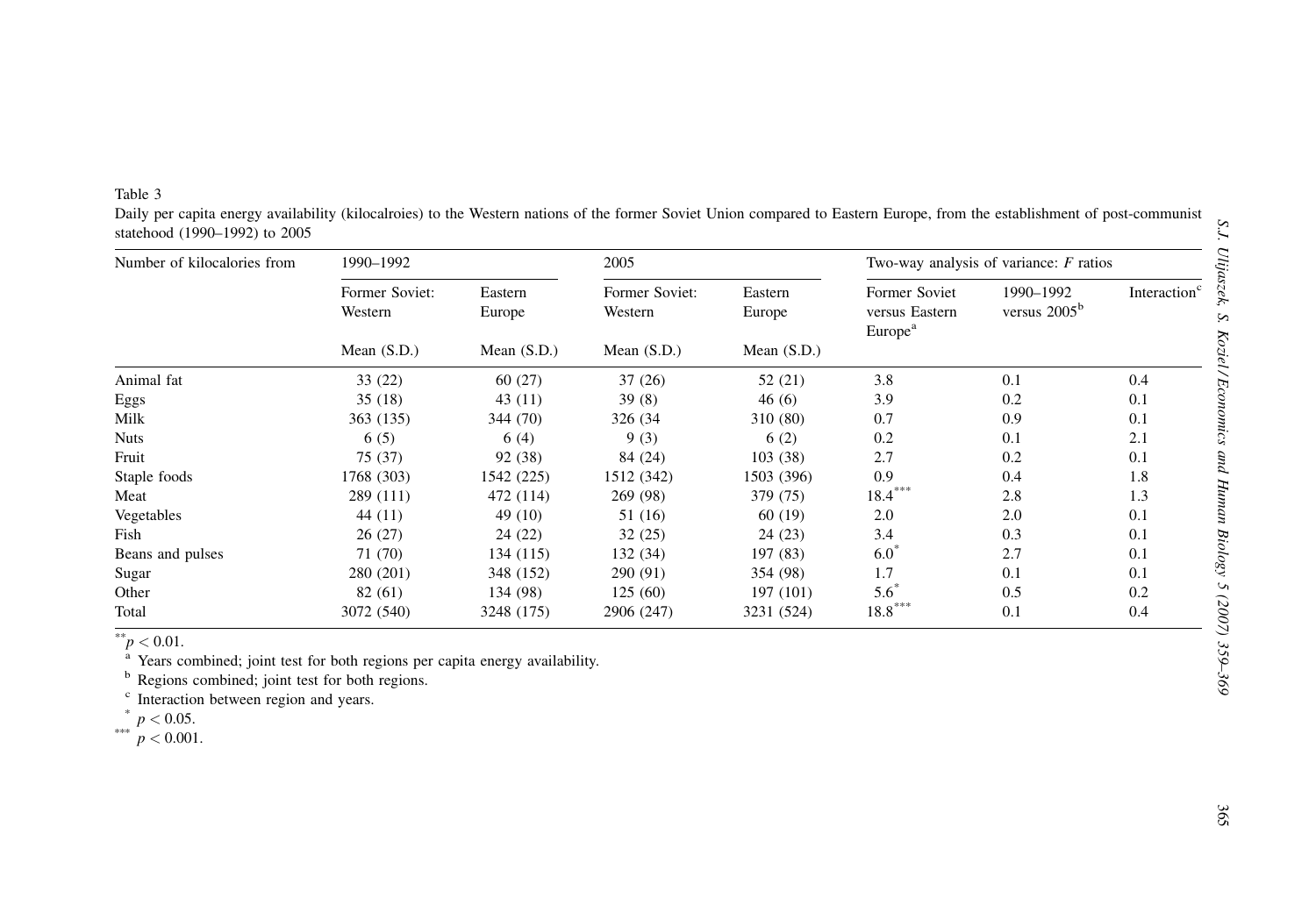In respect of physical activity, analyses of data from the International Health and Behaviour Survey carried out among university students in 23 countries between 1999 and 2001 shows female youth in Eastern European countries (Bulgaria, Hungary, Poland, Romania, Slovakia) to be much less active than their counterparts in Western European and North American nations, with male East European students being only slightly less active than their Western European and North American counterparts ([Haase et al., 2004\)](#page-9-0). This might explain some of the gender differences in obesity rates in some Eastern European countries. Since physical activity and physical fitness are moderately correlated in youth, decline in performance- and health-related physical fitness of youth since the mid-1960s in Poland can be taken as evidence of a secular decline in physical activity there ([Charzewski et al., 2003](#page-9-0)).

With respect to real income, there are very clear differences among the categories of nations used in the present analysis (Table 4). Eastern Europe (Bulgaria; the Czech Republic; Hungary; Poland; Romania and Slovakia) is on average the wealthiest, with most of its nations having seen improvements in purchasing power since 1989. The Western nations of the former Soviet Union (Belarus; Estonia; Latvia; Lithuania and the Ukraine) are on average the next wealthiest. Most of

Table 4

Per capita gross domestic product (GDP) in actual and purchasing power parity (PPP) dollars, and change in real GDP between 1989 and 2002 in Eastern European nations. Data from [United Nations Economic Commission for Europe](#page-9-0) [\(2005\),](#page-9-0) [International Task Force on Obesity \(2007\)](#page-9-0)

|                | Actual per<br>capita GDP, | GDP per<br>capita PPP, | Change in real<br>GDP, 1989-2002 | Obesity rates<br>$(BMI > 30 \text{ kg/m}^2)$ |                |  |
|----------------|---------------------------|------------------------|----------------------------------|----------------------------------------------|----------------|--|
|                | 2002 (US\$)               | 2002 (US\$)            | (% of 1989)                      | Male $(\% )$                                 | Female $(\% )$ |  |
| Czech Republic | 6782                      | 15,496                 | 106                              | 25                                           | 26             |  |
| Hungary        | 6391                      | 13,884                 | 115                              | 21                                           | 21             |  |
| Poland         | 4944                      | 10,212                 | 129                              | 19                                           | 20             |  |
| Slovakia       | 4403                      | 13,208                 | 107                              | 19                                           | 23             |  |
| Romania        | 2044                      | 7469                   | 91                               | 11                                           | 22             |  |
| Bulgaria       | 1976                      | 6818                   | 95                               | 20                                           | 21             |  |
| Mean $(S.D.)$  | 4423 (1887)               | 11,181 (3261)          | 107(13)                          |                                              |                |  |
| Estonia        | 4782                      | 10,978                 | 110                              | 14                                           | 15             |  |
| Lithuania      | 3980                      | 9061                   | 83                               |                                              |                |  |
| Latvia         | 3594                      | 8436                   | 93                               | 10                                           | 17             |  |
| <b>Belarus</b> | 1441                      | 8960                   | 98                               |                                              |                |  |
| Ukraine        | 860                       | 4488                   | 51                               |                                              |                |  |
| Mean           | 2931 (1515)               | 8385 (2130)            | 87 (20)                          |                                              |                |  |
| Russia         | 2394                      | 8549                   | 73                               | 31                                           | 22             |  |
| Turkmenistan   | 2120                      | 4886                   | 61                               |                                              | $\,$ 8 $\,$    |  |
| Kazakhstan     | 1647                      | 7615                   | 94                               |                                              | 8              |  |
| Georgia        | 784                       | 3896                   | 44                               |                                              |                |  |
| Azerbaijan     | 745                       | 3309                   | 55                               |                                              |                |  |
| Armenia        | 623                       | 3241                   | 71                               |                                              | 7              |  |
| Moldova        | 448                       | 2508                   | 46                               |                                              |                |  |
| Uzbekistan     | 381                       | 2627                   | 84                               | 10                                           | 19             |  |
| Kyrgyzstan     | 321                       | 2721                   | 63                               |                                              | 11             |  |
| Tajikistan     | 188                       | 1356                   | 35                               |                                              |                |  |
| Mean $(S.D.)$  | 806 (614)                 | 3573 (1700)            | 61 (18)                          |                                              |                |  |

Gaps in obesity rates for adults are due to lack of data, and do not represent zero rates of obesity.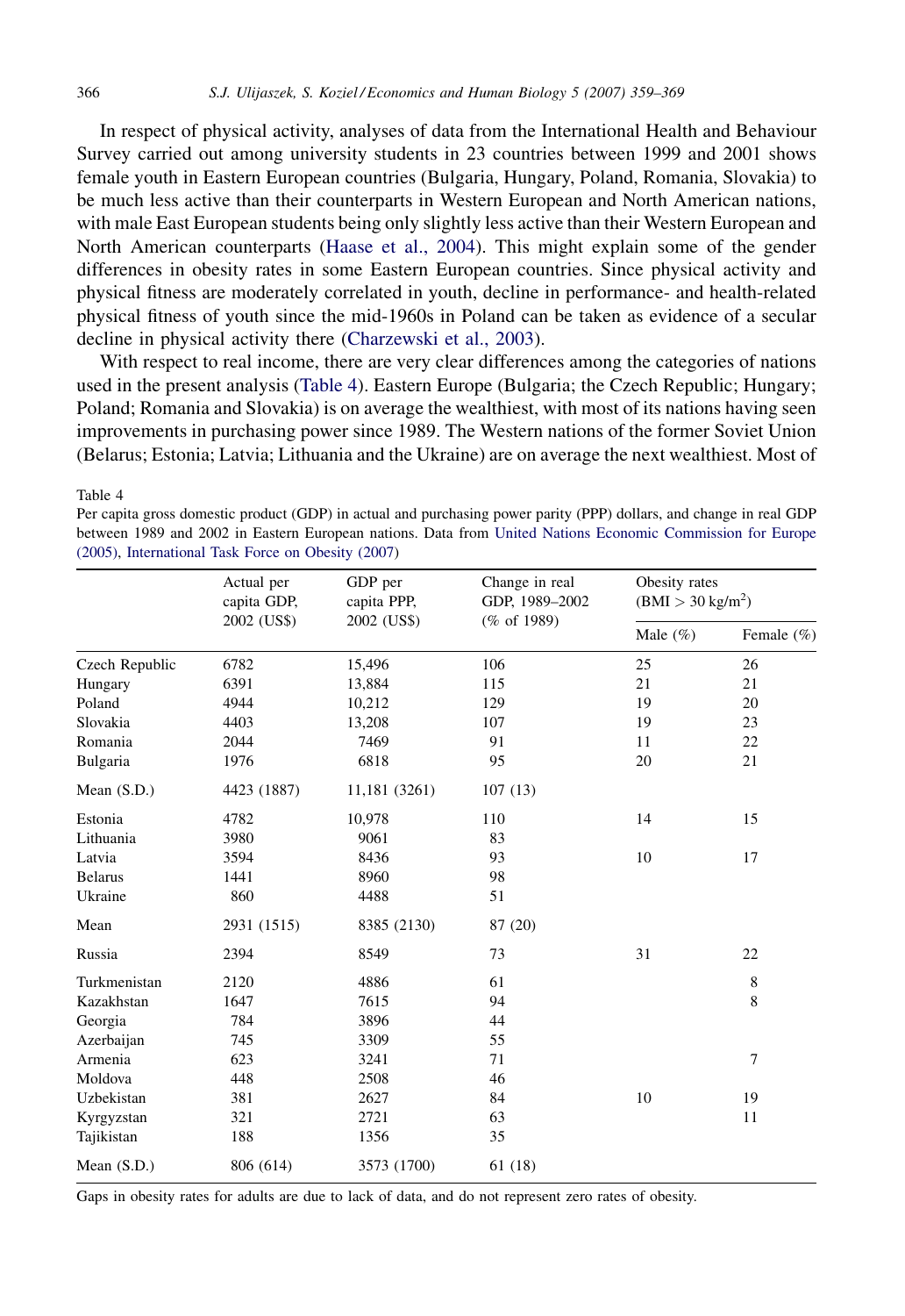these nations, however, have experienced declines in purchasing power since 1989. In this respect, only Estonia has seen an improvement, while Belarus has seen no change. The Eastern and Southern nations of the former Soviet Union generally have the lowest gross domestic product (GDP) and purchasing power, and have universally undergone declines in purchasing power since 1989. In about half of these nations, the decline has been extreme. Obesity rates to some extent map onto GDP and purchasing power. Adult male and female obesity rates (for the 10 nations for which data for both sexes are available) show positive, but non-statistically significant correlations with GDP and purchasing power parity GDP for both males ( $r = 0.36$  and 0.48, respectively) and females  $(r = 0.23$  and 0.41, respectively), but no association with change in GDP between 1989 and  $2002$  ( $r = -0.03$  and  $-0.04$  for males and females, respectively). Similarly, total daily per capita dietary energy availability was positively, but non-statistically significantly correlated with GDP ( $r = 0.36$ ), purchasing power parity GDP ( $r = 0.37$ ), change in GDP between 1989 and 2002 ( $r = 0.29$ ), and male and female obesity rates ( $r = 0.20$  and 0.40, respectively). The analysis shows that wealthier nations have higher dietary energy availability. However, within-nation, access to energy may vary along socioeconomic and/or class lines. Although the correlation analyses are suggestive of a macro-economic explanation of obesity in Eastern Europe, this does not take into account the lack of increase in total dietary energy availability between 1990–1992 and 2005, nor the existence of obesity in nations experiencing both low per capita GDP and declining real GDP between 1989 and 2002 (Turkmenistan, Kazakhstan, Armenia, Uzbekistan and Kyrgyzstan). The existence of obesity in Russia, Romania, Bulgaria and Latvia, all nations experiencing declining real GDP between 1989 and 2002, might be explained by the persistence of existing levels of obesity prior to the collapse of communism into more recent times. Data is needed to test this possibility, however.

An alternative plausible explanation for obesity in nations with low GDP and/or decline in real GDP might be increased economic inequality. In the majority of Eastern European nations, economic inequality increased after the collapse of communism, the Gini coefficient increasing most sharply between 1989 and 1994 in the nations with the highest levels of economic inequality in 1989 ([Rosser et al., 2000\)](#page-9-0). Thereafter, income inequality declined in nearly all nations, such that by 1999, the range of values displayed by Eastern European nations was lower than in 1989, decreasing further by 2003–2006 (Fig. 1). Current economic inequality does not explain current adult obesity rates. However, it is possible that the increased inequality in the first few years after the collapse of communism could have contributed to it. This remains to be tested.



Fig. 1. Gini coefficients of Eastern European nations in 1989, 1994, 2000, 2003–2006. Data from [Rosser et al., 2000;](#page-9-0) [Central Intelligence Agency, 2007.](#page-9-0)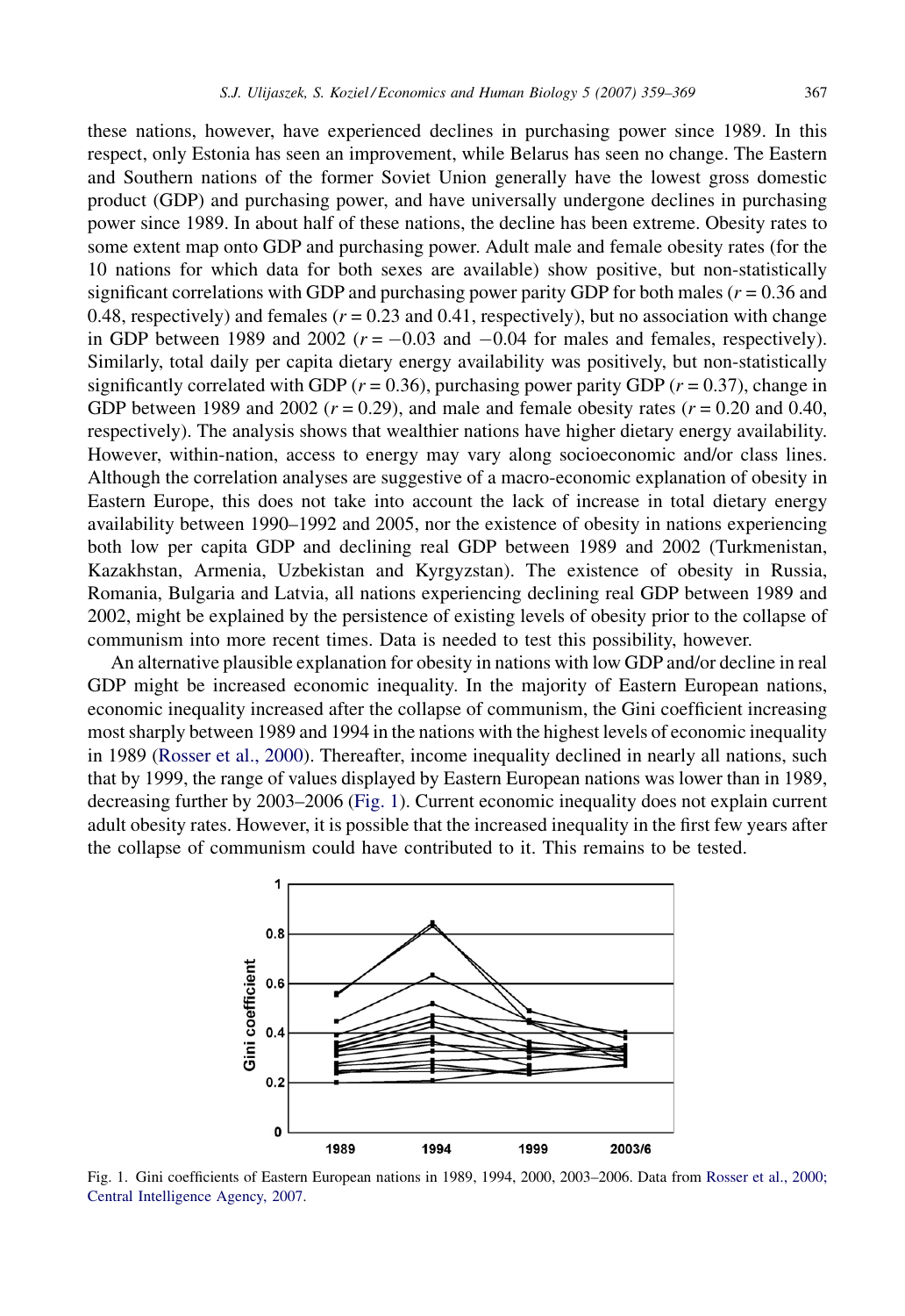<span id="page-9-0"></span>Of the evidence adduced here, the most plausible macro-level explanations for the obesity patterns observed in Eastern European nations are declines in physical activity and differences in wealth. The two are likely to be linked, since greater wealth is usually associated with greater overall consumption, not just of food energy. This usually includes the consumption of goods that can contribute to physical activity decline: cars, televisions and computers. In this sense, obesity in Eastern Europe can be considered as much a disorder of convenience (Ulijaszek, 2007) as elsewhere in the industrialized world.

### References

- Bielicki, T., Szklarska, A., Koziel, S., Ulijaszek, S.J., 2005. Changing patterns of social variation in stature in Poland: effects of transition from a command economy to the free-market system? J. Biosoc. Sci. 37, 427–434.
- Bielicki, T., Szklarska, A., Welon, Z., Rogucka, E., 2001. Variation in body mass index among Polish adults: effects of sex, age, birth cohort, and social class. Am. J. Phys. Anthropol. 116, 166–170.
- Charzewski J., Lewandowska J., Piechaczek H., Syta A., Lukaszewska, L., 2003. Kontrasty spoleczne rozwoju somatycznego i aktywnosci fizycznej dzieci 13-15 letnich. Studia i Monografie Akademia Wychowania Fizycznego, Warszawa.
- Central Intelligence Agency, 2007. The World Factbook. Central Intelligence Agency. United States Government, Washington.
- Ekiert, G., 2000. Patterns in East European transformation. Studia Socjologiczne 3 (158), 11–42 (in Polish).
- Food and Agriculture Organisation, 2007. FAOSTAT-Nutrition Database, [http://faostat.fao.org/ default.aspx](http://faostat.fao.org/%20default.aspx) (accessed May–July 2007).
- Frye, C., Heinrich, J., 2003. Trends and predictors of overweight and obesity in East German children. Int. J. Obesity 27, 963–969.
- Green, S.B., Aken, T., Salkind, N.J., 1999. Using SPSS for Windows. Analyzing and Understanding Data. Prentice Hall, London.
- Haase, A., Steptoe, A., Sallis, J.F., Wardle, J., 2004. Leisure-time physical activity in university students from 23 countries: associations with health beliefs, risk awareness, and national economic development. Prev. Med. 39, 182–190.
- International Obesity Task Force, 2007. Global prevalence of adult obesity, [http://www.iotf,org/database/GlobalPreva](http://www.iotf,org/database/GlobalPrevalenceofAdultObesityFeb07.mht)[lenceofAdultObesityFeb07.mht](http://www.iotf,org/database/GlobalPrevalenceofAdultObesityFeb07.mht) (accessed July 2007).
- Kalediene, R., Petrauskiene, J., 2004. Socio-economic transition, inequality, and mortality in Lithuania. Econ. Hum. Biol. 2, 87–95.
- Keane M., Prasad E. 1999. Consumption and income inequality in Poland during the economic transition. International Monetary Working papers 99/14. International Monetary Found, Washington.
- Kolodziej, H., Lopuszanska, M., Bielicki, T., Jankowska, A.E. Social inequality in premature mortality among Polish urban adults during economic transition. Am. J. Hum. Biol., in press.
- Koziel, S., Welon, Z., Bielicki, T., Szklarska, A., Ulijaszek, S.J., 2004. The effect of the economic transition on the body mass index of conscripts in Poland. Econ. Hum. Biol. 2, 97–106.
- Koziel, S., Szklarska, A., Bielicki, T., Malina, R.M., 2006. Changes in the BMI of Polish conscripts between 1965 and 2001: secular and socio-occupational variation. Inter. J. Obesity 30, 1382–1388.
- Lipowicz, A., 2007. Hypertension among Polish males during economic transition. Econ. Hum. Biol. 5, 61–73.
- Rosser, J., Rosser, M.V., Ahmed, E., 2000. Income inequality and the informal economy in transition economies. J. Comp. Econ. 28, 156–171.
- Stillman, S., 2006. Health and nutrition in Eastern Europe and the former Soviet Union during the decade of transition: a review of the literature. Econ. Hum. Biol. 4, 104–146.
- Ulijaszek, S.J., 2007. Obesity: a disorder of convenience. Obesity Rev. 8 (Suppl. 1), 183–187.
- United Nations Economic Commission for Europe, 2005. Economic Survey of Europe 2005. United Nations Economic Commission for Europe, Geneva.
- Vignerova, J., Blaha, P., Osancova, K., Roth, Z., 2004. Social inequality and obesity in Czech school children. Econ. Hum. Biol. 2, 107–118.
- Vignerová, J., Humeníkova, L., Brabec, M., Riedlová, J., Bláha, P., 2007. Long-term changes in body weight, BMI, and adiposity rebound among children and adolescents in the Czech Republic. Econ. Hum. Biol. 5 (Suppl.), 409–425.
- World Bank, 1999. World Development Report 1998/99: Knowledge for Development. Oxford University Press, New York.